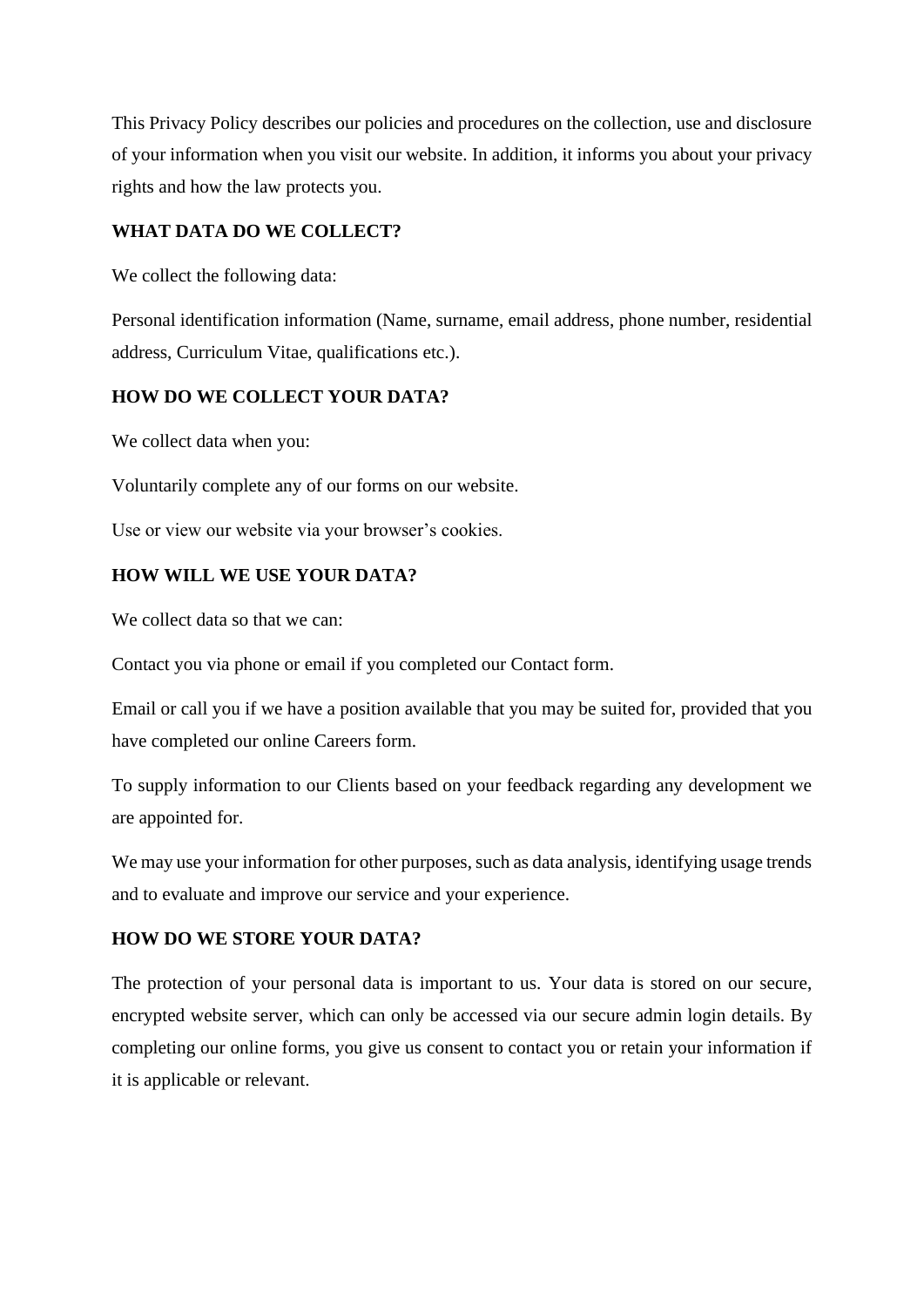### **LINKS TO OTHER WEBSITES**

Our website may contain links to other websites that are not operated by us. If you click on a third party link, you will be directed to that third party's website. We strongly advise you to review the privacy policy of every site you visit.

We have no control over and assume no responsibility for the content, privacy policies or practices of any third party sites or services.

### **RETENTION OF YOUR PERSONAL DATA**

The Company will retain Your Personal Data only for as long as is necessary for the purposes set out in this Privacy Policy. We will retain and use Your Personal Data to the extent necessary to comply with our legal obligations (for example, if we are required to retain your data to comply with applicable laws), resolve disputes, and enforce our legal agreements and policies.

We will also retain Usage Data for internal analysis purposes. Usage Data is generally retained for a shorter period of time, except when this data is used to strengthen the security or to improve the functionality of our service, or we are legally obligated to retain this data for longer time periods.

**By accessing and using our website you agree and understand that all the information that you have provided may be used, processed and stored by Nankhoo Consulting Engineers**

#### **Website Forms Terms and Conditions:**

- 1. Nankhoo Consulting Engineers may use and process all the website user's information provided in accordance with the Protection of Personal Information Act for the purposes mentioned above.
- 2. Nankhoo Consulting Engineers will store/possess and will continue to possess the website user's information that may be classified or may be deemed as private, confidential or as personal information.
- 3. All information provided by the website user may be used and processed by Nankhoo Consulting Engineers The website user must read and acknowledge the terms and conditions as set out in this privacy policy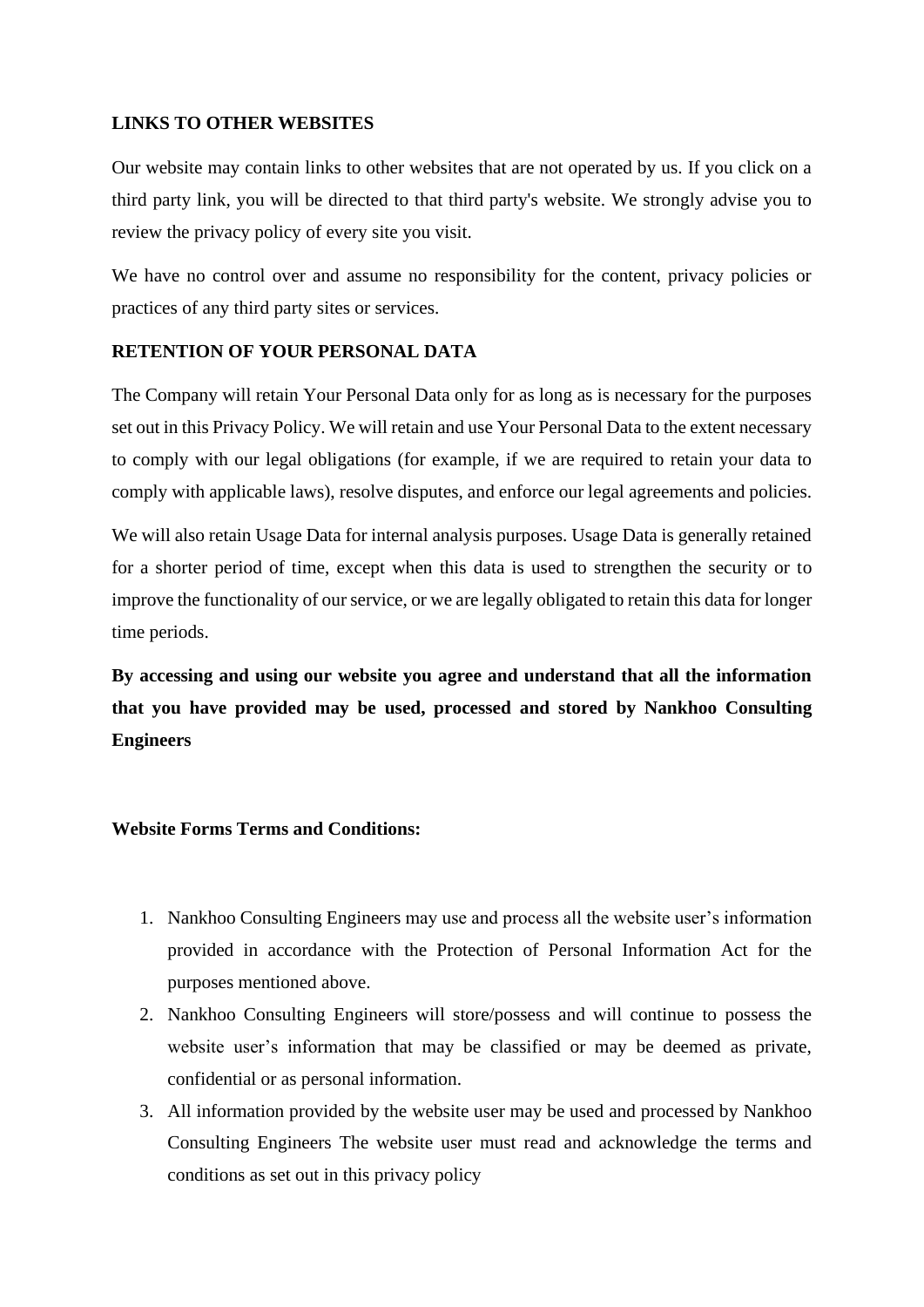4. The website user should be aware that they may request their personal information to be updated and/or deleted by Nankhoo Consulting Engineers by sending an email request to nankhoo@nadbn.co.za

#### **USAGE DATA**

Usage Data may include information such as Your Device's Internet Protocol address (e.g. IP address), browser type, browser version, the pages of our website that you visit, the time and date of your visit, the time spent on those pages, unique device identifiers and other diagnostic data.

When you access our website using a mobile device, We may collect certain information automatically, including, but not limited to, the type of mobile device you use, your mobile device unique ID, the IP address of your mobile device, your mobile operating system, the type of mobile Internet browser you use, unique device identifiers and other diagnostic data.

We may also collect information that your browser sends whenever you visit our website or when you access our website using a mobile device.

#### **WHAT ARE YOUR DATA PROTECTION RIGHTS?**

We would like to make sure you are fully aware of all of your data protection rights. Every user is entitled to the following:

**The right to access –** You have the right to request copies of your personal data.

**The right to rectification –** You have the right to request that we correct any of your information that you believe is inaccurate. You also have the right to request that we change the information that you believe is incomplete.

**The right to erasure –** You have the right to request that we erase your personal data, under certain conditions.

**The right to restrict processing –** You have the right to request that we restrict the processing of your personal data, under certain conditions.

**The right to object to processing –** You have the right to object to us processing your personal data, under certain conditions.